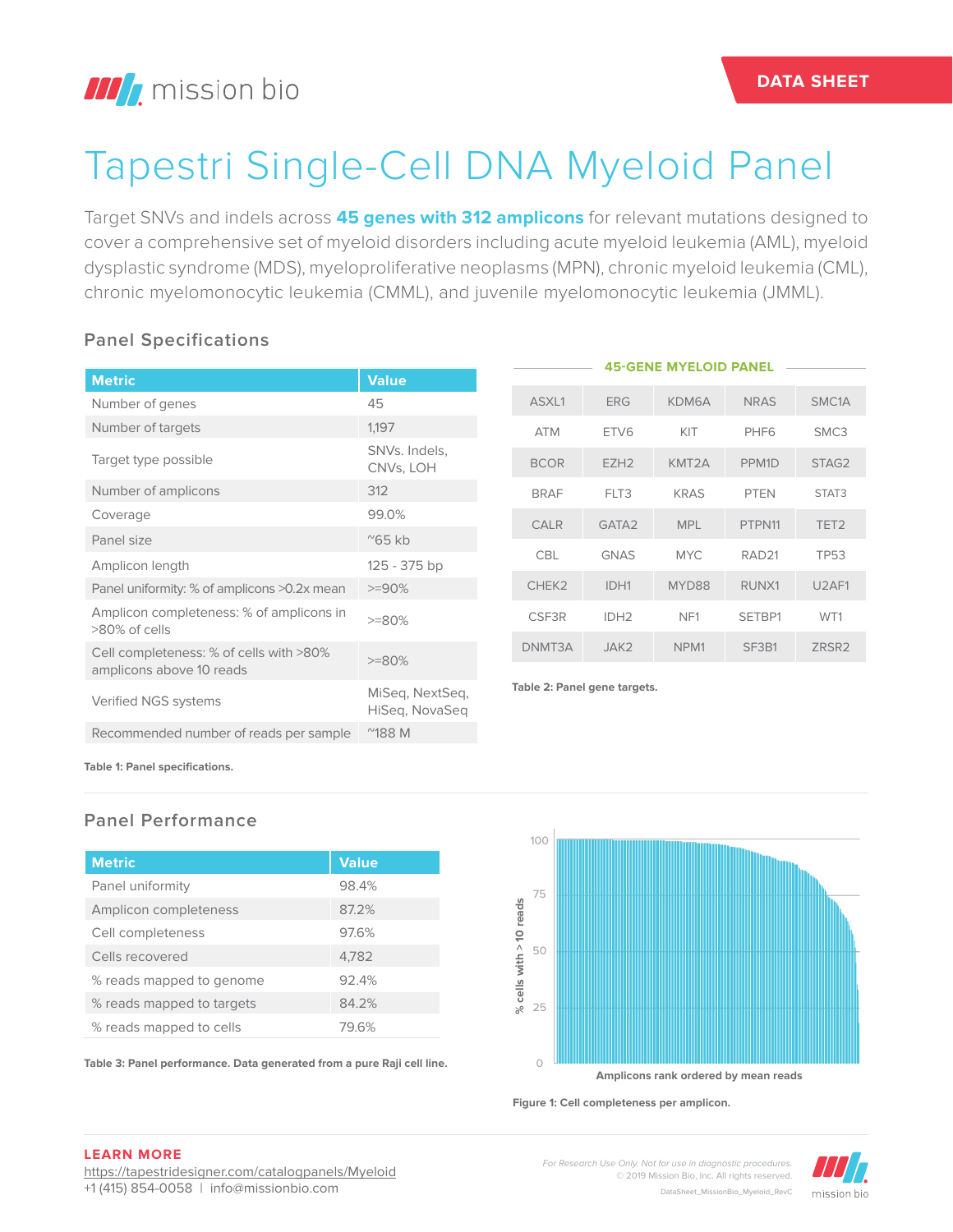#### **Panel Targets**

| Gene        | <b>Exon</b>     | <b>Protein-level Variants</b>                                                                     | <b>cDNA Variants</b> | Gene   | <b>Exon</b>     | <b>Protein-level Variants</b>                                    | <b>cDNA Variants</b>                  |
|-------------|-----------------|---------------------------------------------------------------------------------------------------|----------------------|--------|-----------------|------------------------------------------------------------------|---------------------------------------|
|             |                 | G646; G652; E657; G658;<br>G679; Q733; Q748; Q768;                                                |                      |        | 7               | R343                                                             |                                       |
|             | 12              | L775; Q778; W796; P808;<br>Q829; K838; Q858; K909;<br>G927; T957; W960; R965;                     |                      | CBL    | 8               | Y371; L380; C381; C384; C396;<br>H398; C404                      |                                       |
| ASXL1       |                 | G967; D1004; S1028; Q1039;<br>Q1063; R1068; E1102; L1107;                                         |                      |        | 9               | C416; P417; F418; R420; P433                                     |                                       |
|             |                 | S1168; S1169; E1228; E1241;<br>P1259; R1273; S1275; L1395;<br>G1397; R1415; A1507                 |                      |        | Intron          |                                                                  | c.1096-1G $>C$ ;<br>$c.1228 - 2A > G$ |
| <b>ATM</b>  | 40              | N1983; I1986; S1988; L1989;                                                                       |                      | CHEK2  | 12              | K416; M424; Y433; S441; W454                                     |                                       |
|             |                 | E1991: G1998                                                                                      |                      |        | 16              | R562; R562; R564; R566;<br>P579                                  |                                       |
|             | 63              | R3008; M3011; R3047; G3051                                                                        |                      |        | 14              | R583; T615; T618                                                 |                                       |
|             |                 | A58; K100; R243; P248; V253;<br>P264; R342; P346; S355;<br>G421; N521; S526; R540;                |                      | CSF3R  | 15              | S624; G634; T640                                                 |                                       |
|             | $\overline{4}$  | G549; P602; A617; E630;<br>P654; Y657; P670; L696;<br>L702; E756; T759; L760; S897;<br>F977; E994 |                      |        | 17              | G683; M696; T717; E737;<br>Q766; Q768; Q770; Q776;<br>Y779; S810 |                                       |
|             | 5               | E1001; C1010; A1013                                                                               |                      |        | $\mathbf{1}$    | P2; R19; D22                                                     |                                       |
|             | 7               | Q1110; R1131; R1136; R1164                                                                        |                      |        | 3               | D92; P99; E119; A122                                             |                                       |
|             | 8               | S1189; K1207; R1217; W1218;                                                                       |                      |        | 9               | A218; G223; Q231; V265                                           |                                       |
| <b>BCOR</b> |                 | R1268                                                                                             |                      |        | 10 <sup>°</sup> | R288; W305; W313; R320                                           |                                       |
|             | 9               | A1314; Q1322; K1325; A1344;<br>Q1371; R1374; R1375                                                |                      |        | 11              | L344; A353; Q356; Q362                                           |                                       |
|             | 10 <sup>°</sup> | S1405; R1447                                                                                      |                      |        | 12              | A380; Q402; W409; A410                                           |                                       |
|             | 11              | N1459; N1491; R1514                                                                               |                      | DNMT3A | 13              | E434; W440; Y448; K464                                           |                                       |
|             | 12              | D1536; R1547; K1577                                                                               |                      |        | 14              | P465; R484; E491                                                 |                                       |
|             | 13              | C1606                                                                                             |                      |        | 15              | N501; E505; M513                                                 |                                       |
|             | 14              | P1621                                                                                             |                      |        | 16              | Y533; G543                                                       |                                       |
|             | 15              | R1678; R1681                                                                                      |                      |        | 17              | V563; W581; R598; Q606                                           |                                       |
|             | $\mathbf{1}$    | G8; E13; E26                                                                                      |                      |        | 18              | R635; V636                                                       |                                       |
|             | 2               | H60; G69; H72                                                                                     |                      |        | 19              | G685; R688; V690                                                 |                                       |
|             | 3               | S102; T119                                                                                        |                      |        | 20              | G699; I705; C710; S714; V716;<br>N717; Y724                      |                                       |
|             | 6               | T241; G258; R271                                                                                  |                      |        | 21              | R729; Y735; R736; R749; R771                                     |                                       |
|             | 7               | F294; E304; A305; T310; I326                                                                      |                      |        | 22              | 1780; R792; P799; M801; R803                                     |                                       |
|             | 9               | Q386; R389                                                                                        |                      |        | 23              | L815; E820; H821                                                 |                                       |
| BRAF        | 10 <sup>°</sup> | P403; L406; S419; Q423                                                                            |                      |        | 24              | T835; N838; Q842; W860                                           |                                       |
|             | 11              | G464; G466; S467; G469;<br>V471; Y472                                                             |                      |        | 25              | W893; P904; F909; A910                                           |                                       |
|             | 12              | K483; L485; N486; E501; L505                                                                      |                      | ERG    | 10              | L313; Q315; E319; D345; D363;<br>G394                            |                                       |
|             | 13              | T529; W531; H539; H542;<br>R558                                                                   |                      |        |                 |                                                                  |                                       |
|             |                 | N581; D594; F595; G596;                                                                           |                      |        | $\mathbf{1}$    | Q7; C8                                                           |                                       |
|             | 15              | L597; T599; V600; K601                                                                            |                      | ETV6   | 2<br>3          | R14; S16; P19; P25; R39; R55                                     |                                       |
|             | 16              | D629; Q636                                                                                        |                      |        | 4               | E76; S78; E100; R103; R105<br>H135; E145                         |                                       |
| CALR        | 9               | E364; K374; K385; E386                                                                            |                      |        |                 |                                                                  |                                       |

**Table 4: Panel content. Exon numbers are curated from UCSC Genome Browser by collapsing the exons in the forward strand by start and stop site**  and then numbering the exons from 5' -> 3' end with the first exon at 5' end representing Exon 1.

#### **LEARN MORE**

https://tapestridesigner.com/catalogpanels/Myeloid +1 (415) 854-0058 | info@missionbio.com

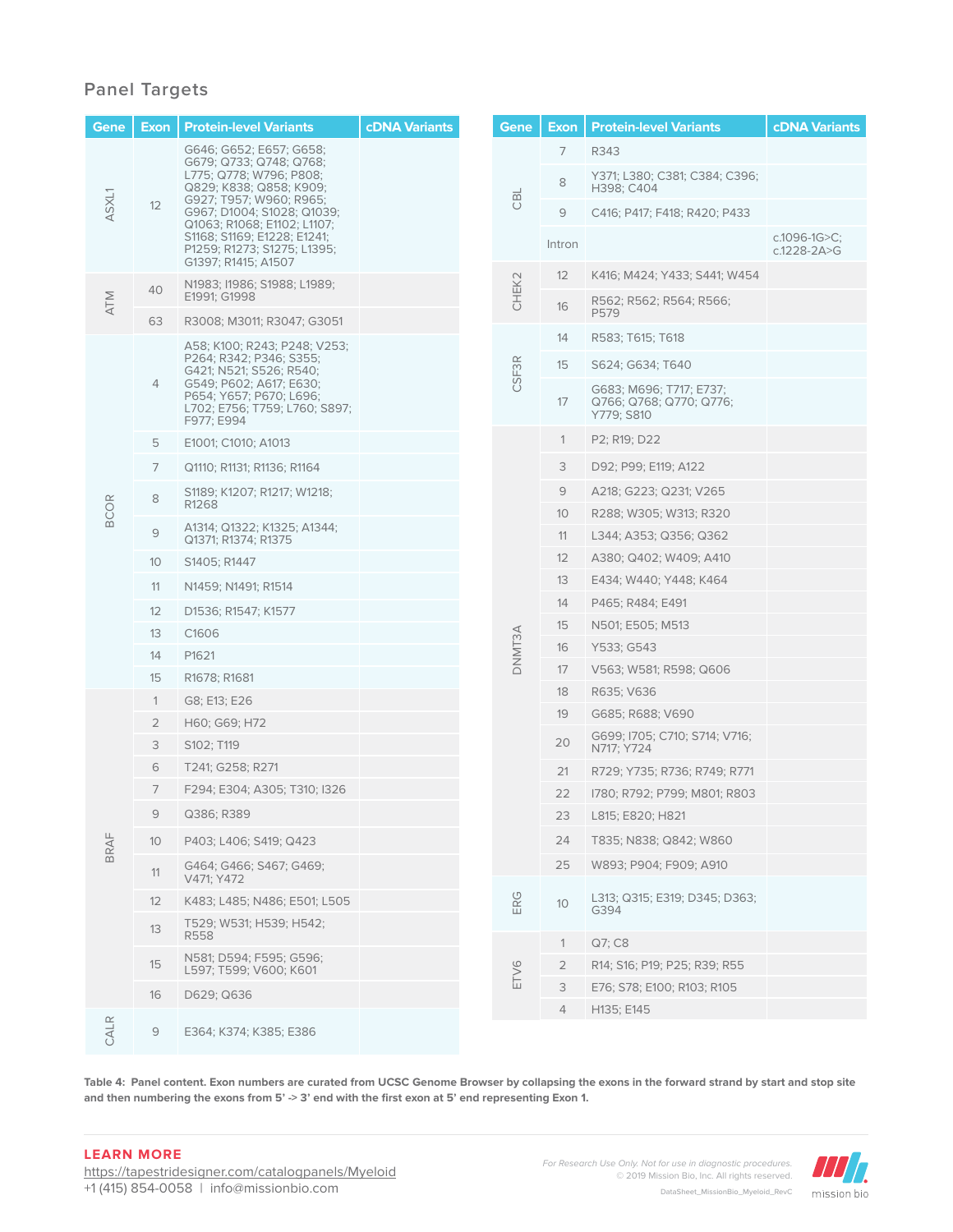#### **Panel Targets (cont'd)**

| Gene              | Exon l          | <b>Protein-level Variants</b>                            | <b>cDNA Variants</b> |                  | Gene    | <b>Exon</b>             | <b>Protein-level Variants</b>                                        | <b>cDNA Variants</b> |
|-------------------|-----------------|----------------------------------------------------------|----------------------|------------------|---------|-------------------------|----------------------------------------------------------------------|----------------------|
|                   |                 | N156; R181; R202; P204; R210;                            |                      |                  |         | 3                       | A112                                                                 |                      |
|                   | 5               | P214; R217; R222; N228; E250;<br>R259; Q260; R309; D311; |                      |                  |         | 4                       | A115; Q117; Q123; Y126; K128                                         |                      |
|                   |                 | M319; P324; E327                                         |                      |                  |         | 6                       | R165; R172; L187                                                     |                      |
| ETV6 (cont'd)     | 6               | S352; R359; R369; R378;<br>G381: H383                    |                      |                  |         | 8                       | A212                                                                 |                      |
|                   |                 | Y391; R396; R399; Y401; Y402;                            |                      |                  |         | 9                       | Q240                                                                 |                      |
|                   | $\overline{7}$  | K403; K409; L415                                         |                      |                  |         | 10                      | Q271; K275                                                           |                      |
|                   | 8               | R430; R433                                               |                      |                  |         | 11                      | S295; V300; Q301; K313; W321                                         |                      |
|                   | $\overline{2}$  | V13; R16; R25                                            |                      |                  |         | 13                      | A437                                                                 |                      |
|                   | 3               | 155; R63                                                 |                      |                  |         | 15                      | R481; R484; M505                                                     |                      |
|                   | 4               | R78H; N102S; A103V                                       | KDM6A                |                  |         | 16                      | 1598; V607; Q611; R621; W632                                         |                      |
|                   | 5               | G135; F145; G159                                         |                      |                  | 17      | Q679; T703; Q710; H733; |                                                                      |                      |
|                   | 6               | D185                                                     |                      |                  |         | M754; T755; T794; Q863  |                                                                      |                      |
|                   | 7               | R213; R216                                               |                      |                  |         | 20                      | E999                                                                 |                      |
|                   | 8               | E246; E249; A255; R288                                   |                      |                  |         | 23                      | K1097; E1102; R1111; S1114;<br>Q1133; G1140                          |                      |
|                   | 9               | N322                                                     |                      |                  |         | 25                      | W1194; V1205G Q1212; G1223;                                          |                      |
|                   | 10 <sup>°</sup> | R347                                                     |                      |                  |         |                         | Q1229                                                                |                      |
|                   | 11              | E396; Q420; S443; T467                                   |                      |                  |         | 26                      | R1255; Y1256; R1279                                                  |                      |
| EZH2              | 12              | R502                                                     |                      |                  |         |                         | Q1302; G1314; G1321                                                  |                      |
|                   | 13              | K515                                                     |                      |                  |         | 28                      | R1351; G1367; Q1377; Y1387                                           |                      |
|                   | 14              | S538; C548; K550                                         |                      |                  | ĶΓ      | $\overline{2}$          | R49; V50; D52; E53; V64                                              |                      |
|                   | 15              | T573; P577                                               |                      |                  |         | 8                       | Y418; D419                                                           |                      |
|                   | 16              | V626; S644; Y646                                         |                      |                  |         | 9                       | P468; S476; E490; K509; N512                                         |                      |
|                   | 17              | Q653; A656; G660; D664;<br>M667; N675                    |                      |                  |         | 10 <sup>°</sup>         | V560; E561; D572; P573; L576;<br>P577; D579; W582                    |                      |
|                   | 18              | V679; A682; R684; R690;<br>N693; S695                    |                      |                  |         | 13                      | R634; K642; V654; N655                                               |                      |
|                   | 19              | E725; Y731                                               |                      |                  |         | 17                      | R796; D816; K818; D820;<br>N822; Y823; V825                          |                      |
|                   | 20              | E745                                                     |                      |                  |         |                         | R478; R503; H708; R736;                                              |                      |
|                   | Intron          | V491; Q494; I507; S519; S531;                            | c.2195+1G>A          |                  |         | 3                       | R745; P773; S774; S783; S802;<br>Q814; S859; R862; R886; P907        |                      |
|                   | 14              | Y572; L576; Q580; V592;<br>F594; Y599                    |                      |                  |         | 7                       | K1218; T1245; P1252                                                  |                      |
| ω                 |                 | G617; S618; A627; S638;                                  |                      |                  | $\prec$ |                         | 11393N; D1396N                                                       |                      |
| 근도                | 15              | M659; K663; M664; N676;<br>A680                          |                      | KMT <sub>2</sub> |         | 10 <sup>°</sup>         | E1412; E1416; L1423; I1428<br>L2368; H2374; R2382; E2438;            |                      |
|                   | 20              | L832; R834; D835; I836; D839;<br>N841                    |                      |                  |         |                         | E2442; T2522; M2532;<br>M2602; D2721; H2769;<br>D2820; S2935; S2956; |                      |
|                   | 4               | A318; G320; L321; H323; R330                             |                      |                  |         |                         | D3005: G3020: N3064:                                                 |                      |
| GATA <sub>2</sub> | 5               | L359; R361; R362; A372                                   |                      |                  |         |                         | N3087; R3228; P3239; L3462;<br>A3507; P3534                          |                      |
|                   |                 |                                                          |                      |                  |         | $\overline{2}$          | G12; G13; V14; L19; Q22                                              |                      |
| GNAS              | 8               | D839; R842; R844                                         |                      |                  | KRAS    | 3                       | T58; A59; G60; Q61; E63                                              |                      |
| <b>IDH1</b>       | 4               | G70; R100; R132                                          |                      |                  |         | 4                       | E98; D108; N116; K117; A130;<br>S136; G138; P140; E143               |                      |
| IDH <sub>2</sub>  | 4               | R140; R172                                               |                      |                  | NPL     | 10 <sup>°</sup>         | W515; S505                                                           |                      |
|                   | 12              |                                                          |                      |                  |         |                         |                                                                      |                      |
| JAK2              | 14              | F537; R541; N542; E543<br>L611; V617; C618               |                      |                  |         |                         |                                                                      |                      |
|                   |                 |                                                          |                      |                  |         |                         |                                                                      |                      |

**LEARN MORE**

https://tapestridesigner.com/catalogpanels/Myeloid +1 (415) 854-0058 | info@missionbio.com

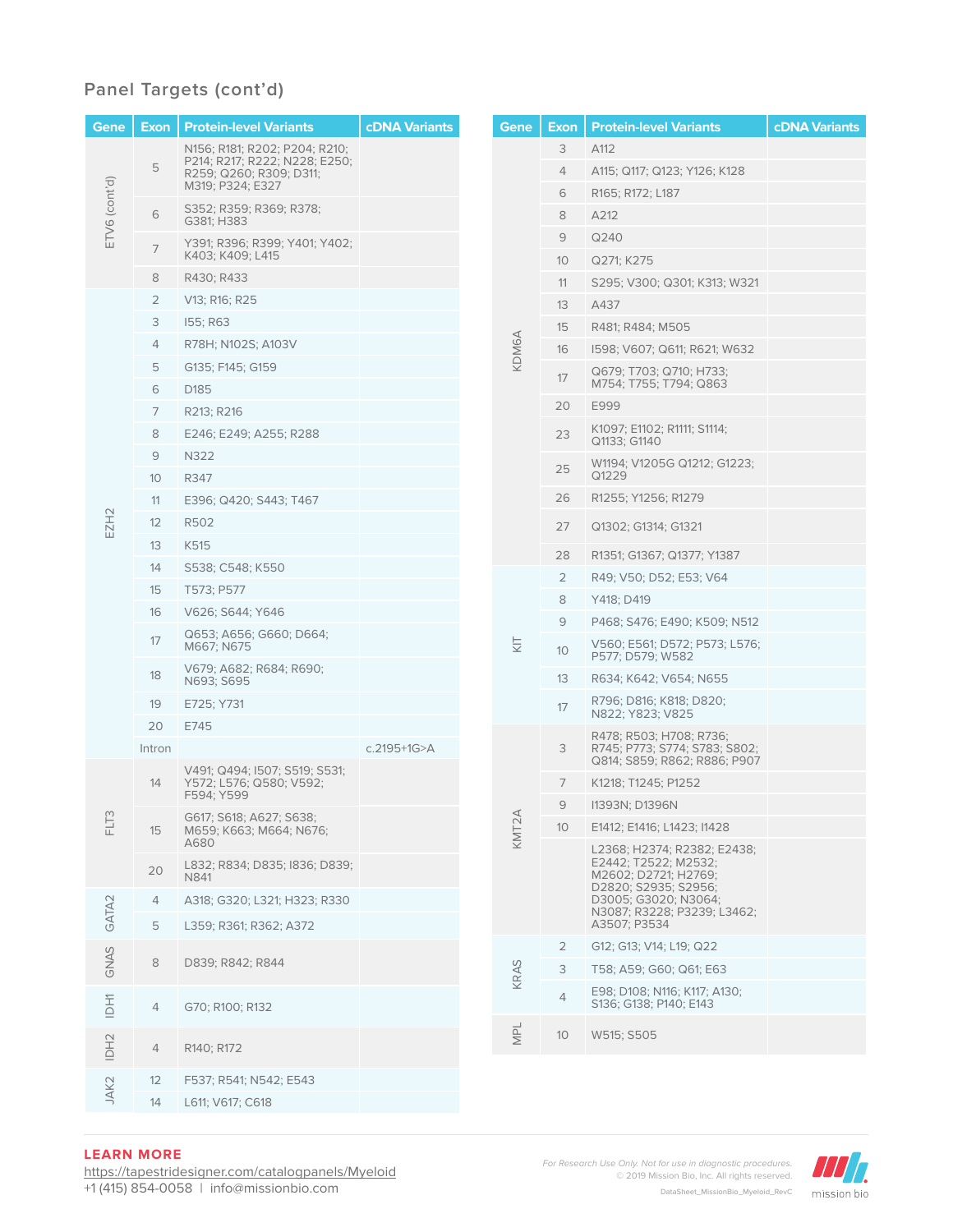### **Panel Targets (cont'd)**

| Gene          | <b>Exon</b>    | <b>Protein-level Variants</b>                                     | <b>cDNA Variants</b>                                         |       | Gene              | <b>Exon</b>    | <b>Protein-level Variants</b>                                                                      | <b>cDNA Variants</b>                |
|---------------|----------------|-------------------------------------------------------------------|--------------------------------------------------------------|-------|-------------------|----------------|----------------------------------------------------------------------------------------------------|-------------------------------------|
|               | $\overline{2}$ | P17; S21; F22; N24; Y27; A59;<br>T73; P74; P75; F153; S161; L164; |                                                              |       | 5                 |                | K132; E139; A140                                                                                   |                                     |
| MYC           |                | A180; S241; S264                                                  |                                                              |       |                   | 6              | R163; N171                                                                                         |                                     |
|               | 3              | D273; Q321; H322; L348                                            |                                                              |       |                   | 7              | R225; H239; C242                                                                                   |                                     |
| <b>MYD88</b>  | 4              | M227; Y235; S238                                                  |                                                              |       |                   | 8              | D262; R274; G275                                                                                   |                                     |
|               | 5              | T289; W294; R296                                                  |                                                              |       | PHF6 (cont'd)     | 9              | G287; C297; I314                                                                                   |                                     |
|               | $\overline{2}$ | Y49; T59                                                          |                                                              |       |                   | 10             | H329; G348; Q359; N363                                                                             |                                     |
|               | 7              | W221; N222                                                        |                                                              |       |                   | Intron         |                                                                                                    | $c.586-1G>T;$                       |
|               | 8              | D254; E258; W267                                                  |                                                              |       |                   |                |                                                                                                    | $c.834 + 1G > C$                    |
|               | 10             | R385                                                              |                                                              |       | PPM1D             | 6              | S446; R552                                                                                         |                                     |
|               | 11             | R416                                                              |                                                              |       |                   |                |                                                                                                    |                                     |
|               | 12             | D424; G453; R461                                                  |                                                              |       |                   | 15             | H93; G129; R130; G132; C136;<br>Y155                                                               |                                     |
|               | 17             | Q616; R652                                                        |                                                              |       | PTEN              | 17             | Q214; S229; R233; E242;                                                                            |                                     |
|               | 18             | S749                                                              |                                                              |       |                   |                | Q245; P246; K267                                                                                   |                                     |
|               | 19             | R765; E767                                                        |                                                              |       |                   | Intron         |                                                                                                    | c.635-1G>A                          |
|               | 20<br>21       | T780; H781; Q786<br>C845; E872                                    |                                                              |       |                   | 3              | N58; G60; D61; E69; F71; A72;<br>T73; E76                                                          |                                     |
|               | 22             | T958; Q959                                                        |                                                              |       | PTPN11            | 7              | R265; Y279; I282                                                                                   |                                     |
|               | 24             | V1042; W1048                                                      |                                                              |       |                   | 12             | A461; T468                                                                                         |                                     |
|               | 27             | Q1174; L1183                                                      |                                                              |       |                   | 13             | P491; R498; S502; G503;<br>Q510; T511; R512                                                        |                                     |
|               | 28             | A1240; R1241; R1276                                               |                                                              |       |                   | 6              | G164; R168; S175                                                                                   |                                     |
| $\frac{1}{2}$ | 29             | R1306; W1314                                                      |                                                              |       | RAD <sub>21</sub> | 7              | G239; D262; D263; S271                                                                             |                                     |
|               | 30             | R1362                                                             |                                                              |       |                   | 10             | L393; A410; L413; D429; Q432;                                                                      |                                     |
|               | 35             | R1534                                                             |                                                              |       |                   |                | R437                                                                                               |                                     |
|               | 37             | L1623; V1627                                                      |                                                              |       |                   | 11             | D484; E486; P490                                                                                   |                                     |
|               | 38             | A1767; R1769; Q1806                                               |                                                              |       |                   | $\overline{2}$ | E8; S12; M18                                                                                       |                                     |
|               | 39             | Q1891                                                             |                                                              |       |                   | $\overline{4}$ | L56; A66; L98; S100; W106;<br>R <sub>107</sub>                                                     |                                     |
|               | 42<br>47       | D <sub>2077</sub><br>S2309                                        |                                                              |       |                   | $\mathbf 5$    | S141; L161; R162; G165; R166;<br>P247                                                              |                                     |
|               | 53             | Q2589; Q2616                                                      |                                                              |       |                   | 6              | D198; R201; R204                                                                                   |                                     |
|               | 54             | A2624                                                             |                                                              |       | RUNX1             |                | R232; T246; R250; Q266;                                                                            |                                     |
|               | 55             | Q2697; Q2699                                                      |                                                              |       |                   | $\overline{7}$ | M267                                                                                               |                                     |
|               |                |                                                                   | $c.204 + 1G > A$ ;                                           |       |                   | 8              | P298; S314; R320; S322                                                                             |                                     |
|               |                |                                                                   | c.204+1G>C; c.<br>204+3_204+6d<br>elGAGT:<br>$c.730+2T>G;$   |       |                   | 9              | P357; A391; Q397                                                                                   |                                     |
|               | Intron         |                                                                   |                                                              |       |                   | Intron         |                                                                                                    | c.805+1G $>$ A;<br>$c.508+1G > A$ ; |
|               |                |                                                                   | c.1260+1G>A;<br>c.1260+1G>T; c.<br>7869+5G>C;<br>c.7869+5G>A |       | SETBP1            | $\overline{4}$ | S376; E858; S867; D868;<br>G870; I871; P906; V1101; P1130;<br>Q1244; E1247; D1269; S1287;<br>S1330 |                                     |
| NPM1          | 11             | L287; W288; Q289; W290;<br>L294                                   |                                                              |       |                   | 13             | V576; R590; E592; R594;<br>E595                                                                    |                                     |
|               | 2              | G12; G13; A18                                                     |                                                              |       |                   | 14             | E622; Y623; R625; N626;<br>H662; T663; K666                                                        |                                     |
| NRAS          | 3              | G60; Q61                                                          |                                                              | SF3B1 |                   | 15             | K700; V701; R702; I704; E722                                                                       |                                     |
|               | $\overline{2}$ | M1; S2; R24; C45                                                  |                                                              |       |                   | 16             | G742; A744; G751; L773; R775                                                                       |                                     |
| PHF6          | $\overline{4}$ |                                                                   |                                                              |       |                   | 17             | E809; P812; R828                                                                                   |                                     |
|               |                | Y105; R116                                                        |                                                              |       |                   |                |                                                                                                    |                                     |

#### **LEARN MORE**

https://tapestridesigner.com/catalogpanels/Myeloid +1 (415) 854-0058 | info@missionbio.com

*For Research Use Only. Not for use in diagnostic procedures.* © 2019 Mission Bio, Inc. All rights reserved. DataSheet\_MissionBio\_Myeloid\_RevC